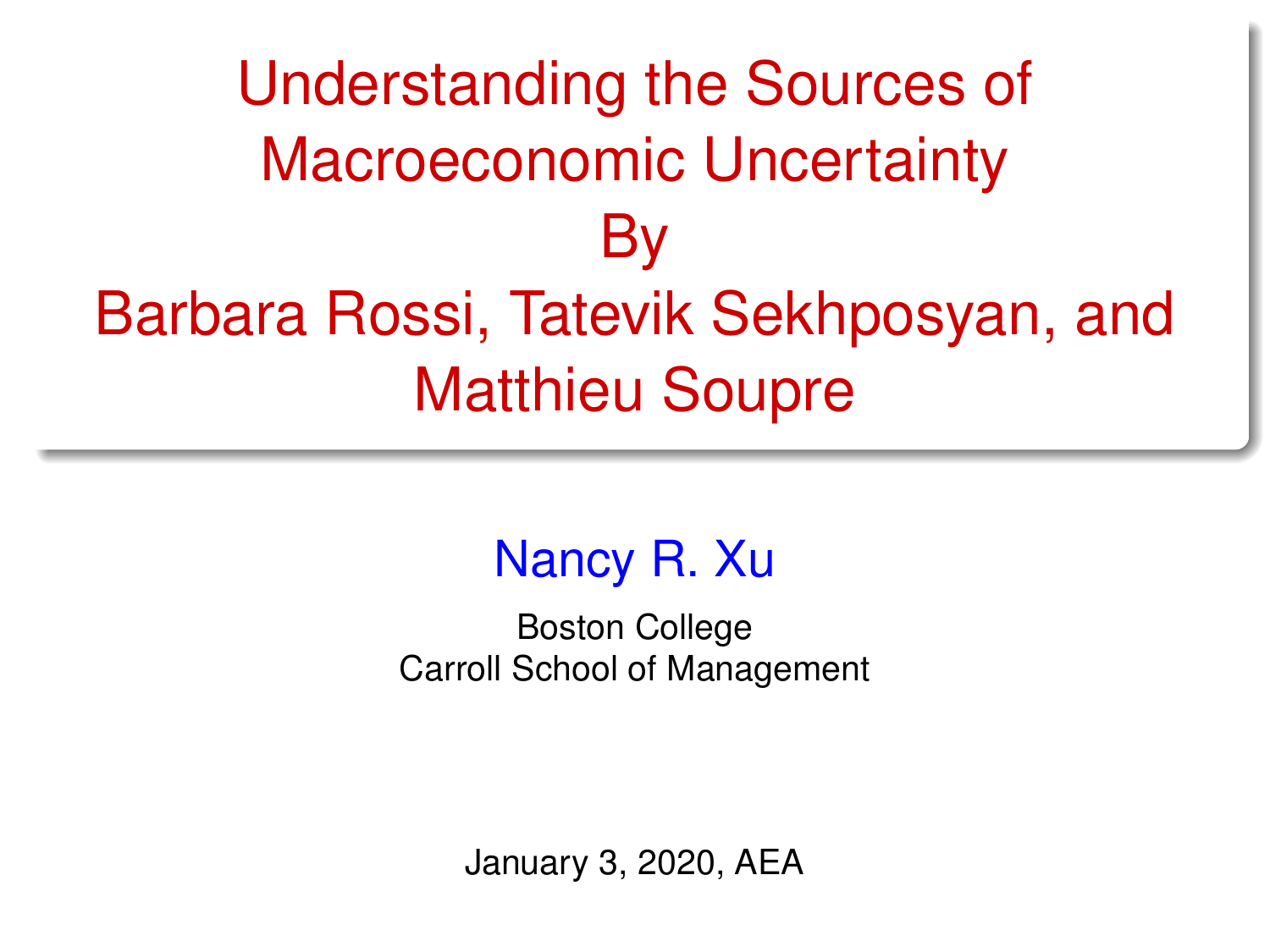### <span id="page-1-0"></span>**Objective**

- ► Decompose the "uncertainty about future" calculated from the U.S. Survey of Professional Forecasters (SPF) by exploiting the statistical properties of forecast volatility
- § Understand the dynamic behaviors and economic implications of these uncertainty components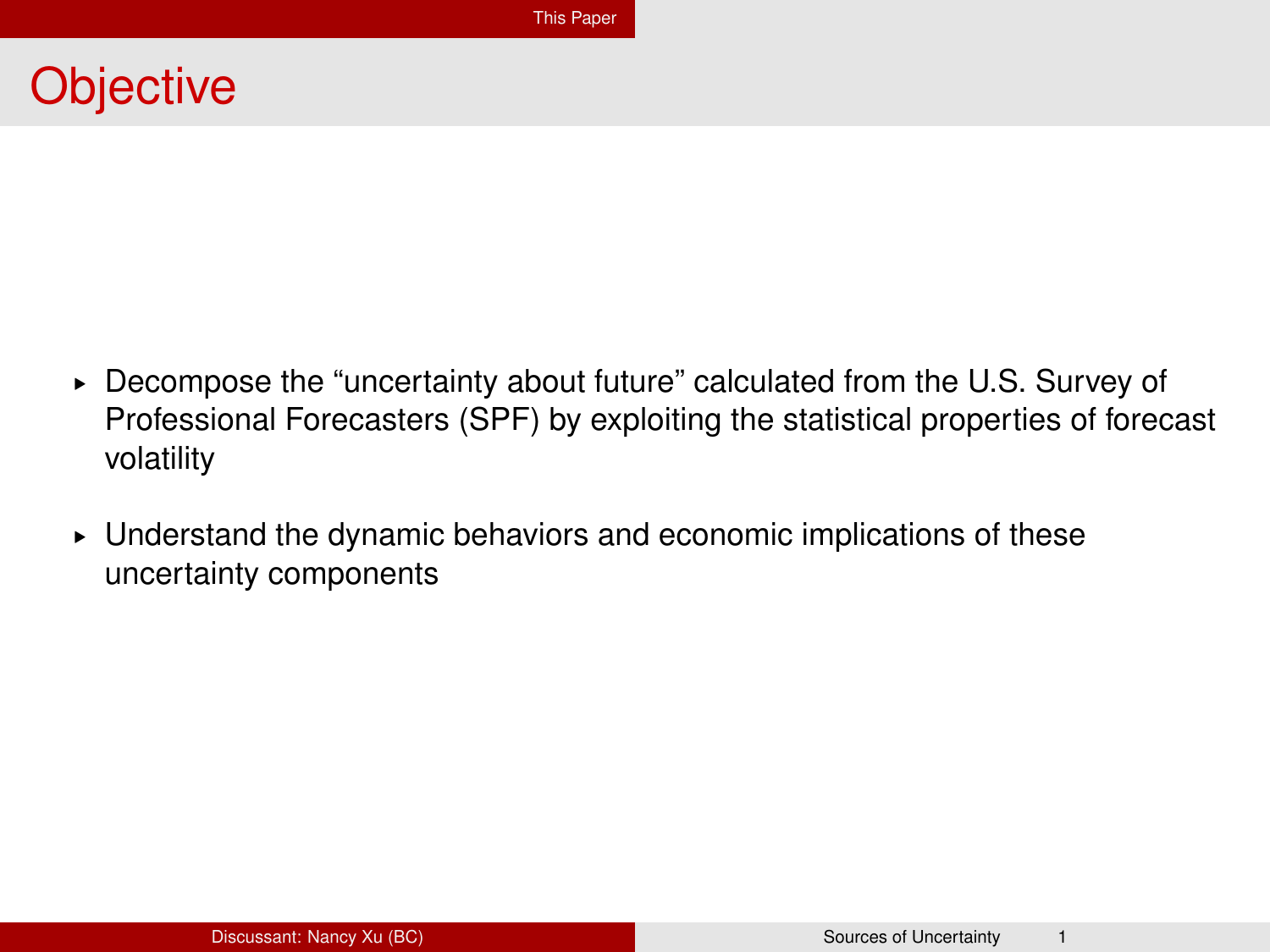### **Motivation**

§ **Growing body of uncertainty indices in empirical work:**

Jurado, Ludvigson & Ng (2015) *VAR-based* ; Baker, Bloom & Davis (2016) *news-based* ; Gilchrist, Sim & Zakrajek (2017) *corporate* ; Caldara and Iacoviello (2018) *geopolitical* ; Bekaert, Engstrom & Xu (2019) *asset price-based* ; etc.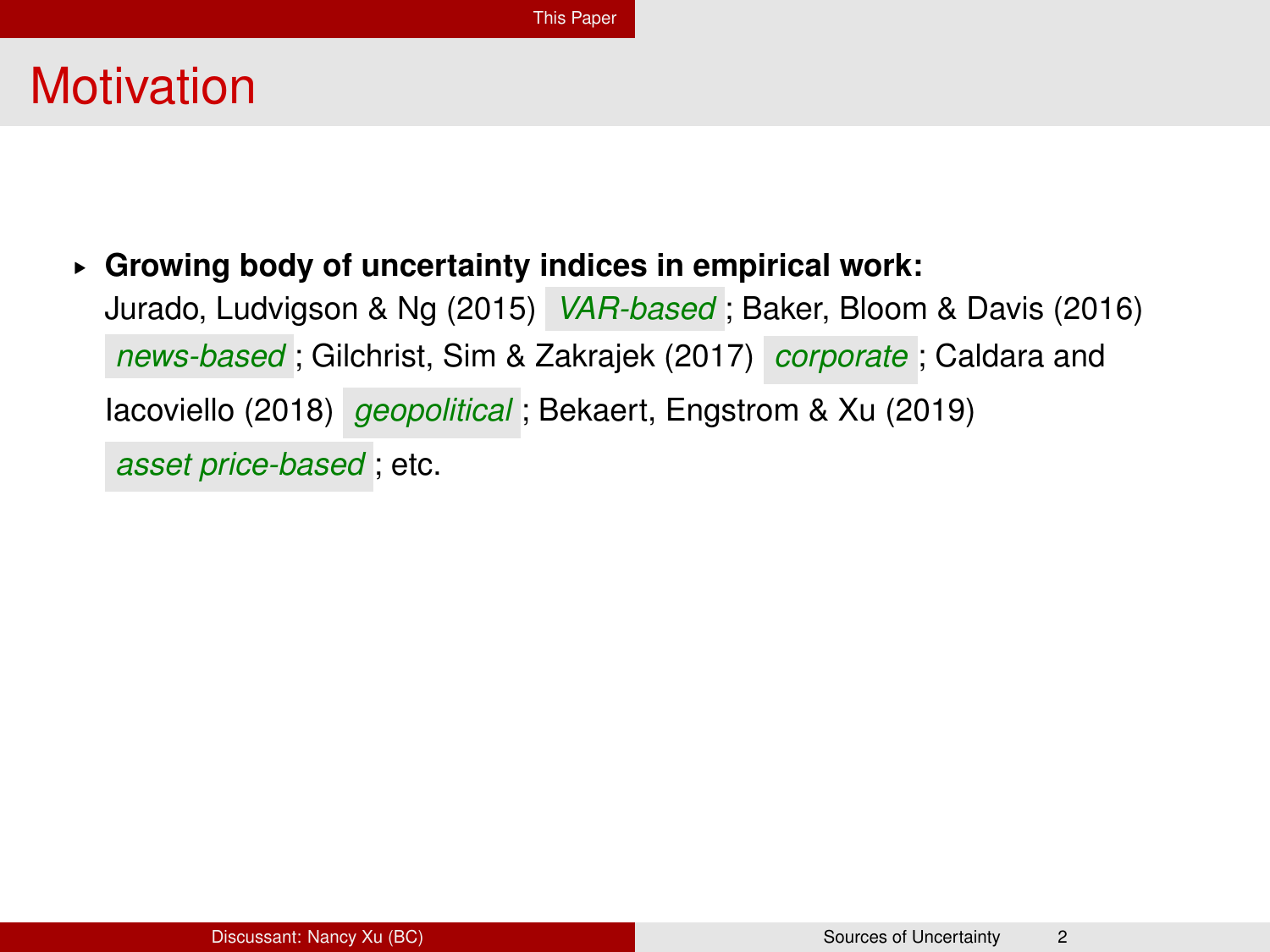### **Motivation**

- § **Growing body of uncertainty indices in empirical work:** Jurado, Ludvigson & Ng (2015) *VAR-based* ; Baker, Bloom & Davis (2016) *news-based* ; Gilchrist, Sim & Zakrajek (2017) *corporate* ; Caldara and Iacoviello (2018) *geopolitical* ; Bekaert, Engstrom & Xu (2019) *asset price-based* ; etc.
- § **Divergent uncertainty interpretations in theoretical works:** Disagreement, second moments (physical) of real variables, Knightian uncertainty, ex-ante, ex-post, etc.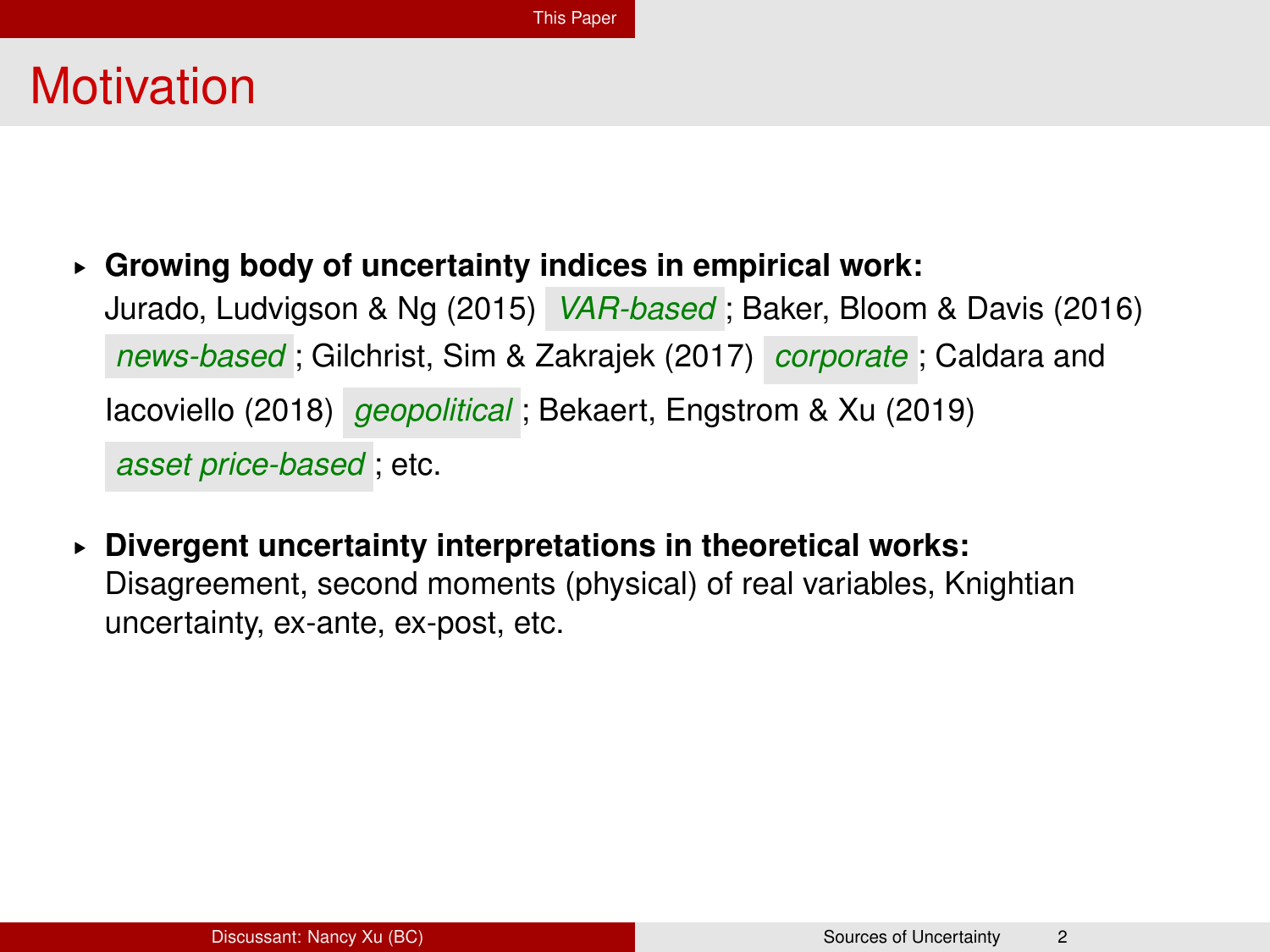### **Motivation**

- § **Growing body of uncertainty indices in empirical work:** Jurado, Ludvigson & Ng (2015) *VAR-based* ; Baker, Bloom & Davis (2016) *news-based* ; Gilchrist, Sim & Zakrajek (2017) *corporate* ; Caldara and Iacoviello (2018) *geopolitical* ; Bekaert, Engstrom & Xu (2019) *asset price-based* ; etc.
- § **Divergent uncertainty interpretations in theoretical works:** Disagreement, second moments (physical) of real variables, Knightian uncertainty, ex-ante, ex-post, etc.
- ► This paper provides a unified statistical framework to identify the sources of uncertainty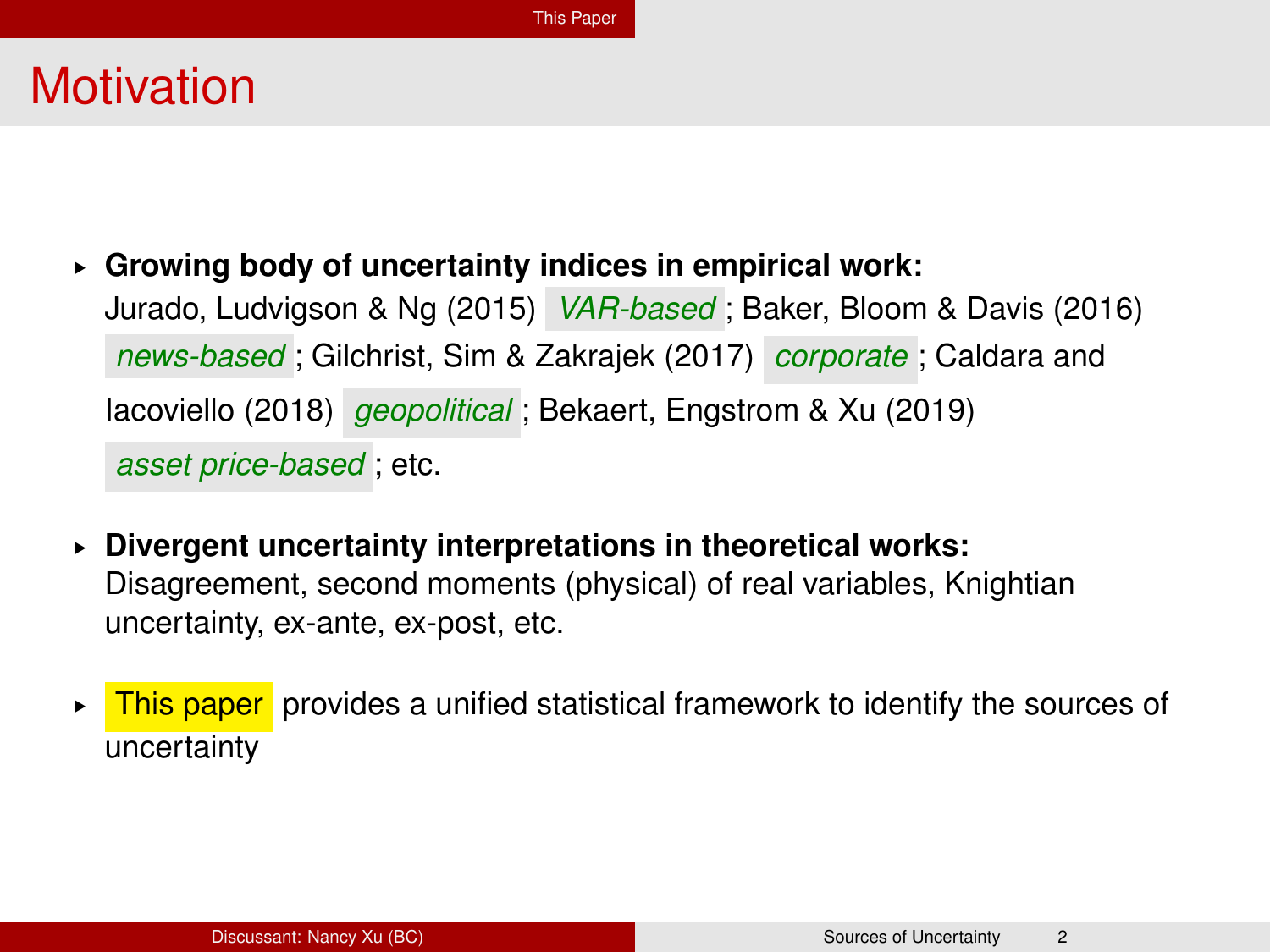### Main findings

§ **Core object of interest: Forecast uncertainty about GDP growth**

$$
u_{t+h|t}(r) = \frac{1}{N} \sum_{s=1}^{N} E_Q (x_{t+h}(r) - P_{s,t+h|t}(r))^2 \prod_{t+h|t} \left( \frac{U_{t+h|t}}{U_{t+h|t}} \right) \left( \frac{1}{\omega} \right) \left( \frac{U_{t+h|t}}{U_{t+h|t}} \right)
$$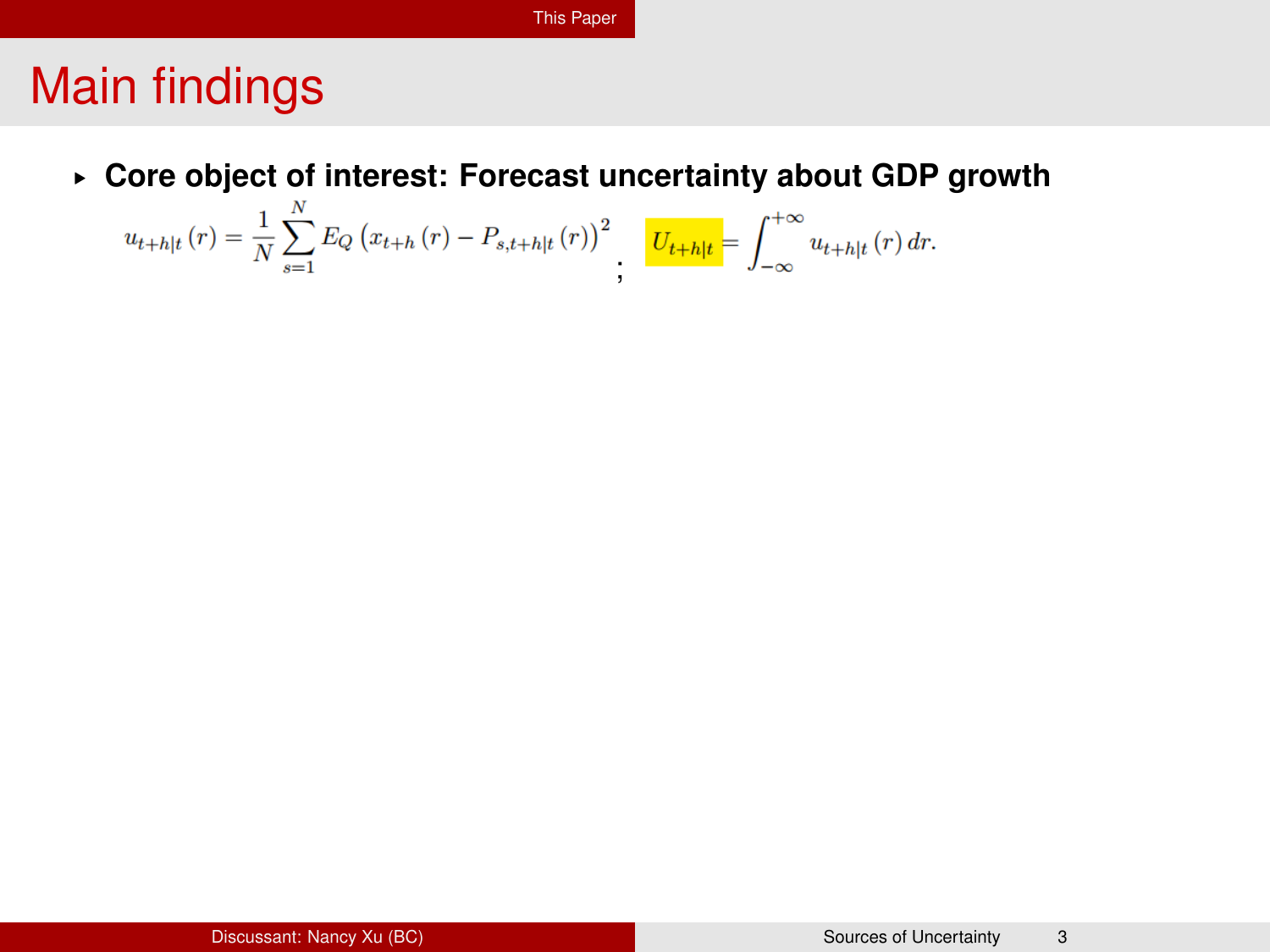#### [This Paper](#page-1-0)

### Main findings

§ **Core object of interest: Forecast uncertainty about GDP growth**

$$
u_{t+h|t}(r) = \frac{1}{N} \sum_{s=1}^{N} E_Q (x_{t+h}(r) - P_{s,t+h|t}(r))^2 \int_{\tau}^{t} \frac{U_{t+h|t}}{\tau} \, dt = \int_{-\infty}^{+\infty} u_{t+h|t}(r) \, dr.
$$

- § **The decomposition:**
	- 1) Disagreement among forecasters about their predictive distribution

$$
\int \frac{1}{N} \sum_{s=1}^{N} (P_{t+h|t}(r) - P_{s,t+h|t}(r))^2 dQ_{t+h}
$$

(then integrate over the spectrum of *r*)

2) Aggregate Uncertainty: Mean squared forecast error of the aggregate forecaster

$$
\int (x_{t+h}(r) - P_{t+h|t}(r))^2 dQ_{t+h}
$$
 (then integrate over the spectrum of r)

- 2.1) (Realized) Risk: Underlying physical uncertainty in the data
- 2.2) Miscalibration Uncertainty: possibly the Knightian uncertainty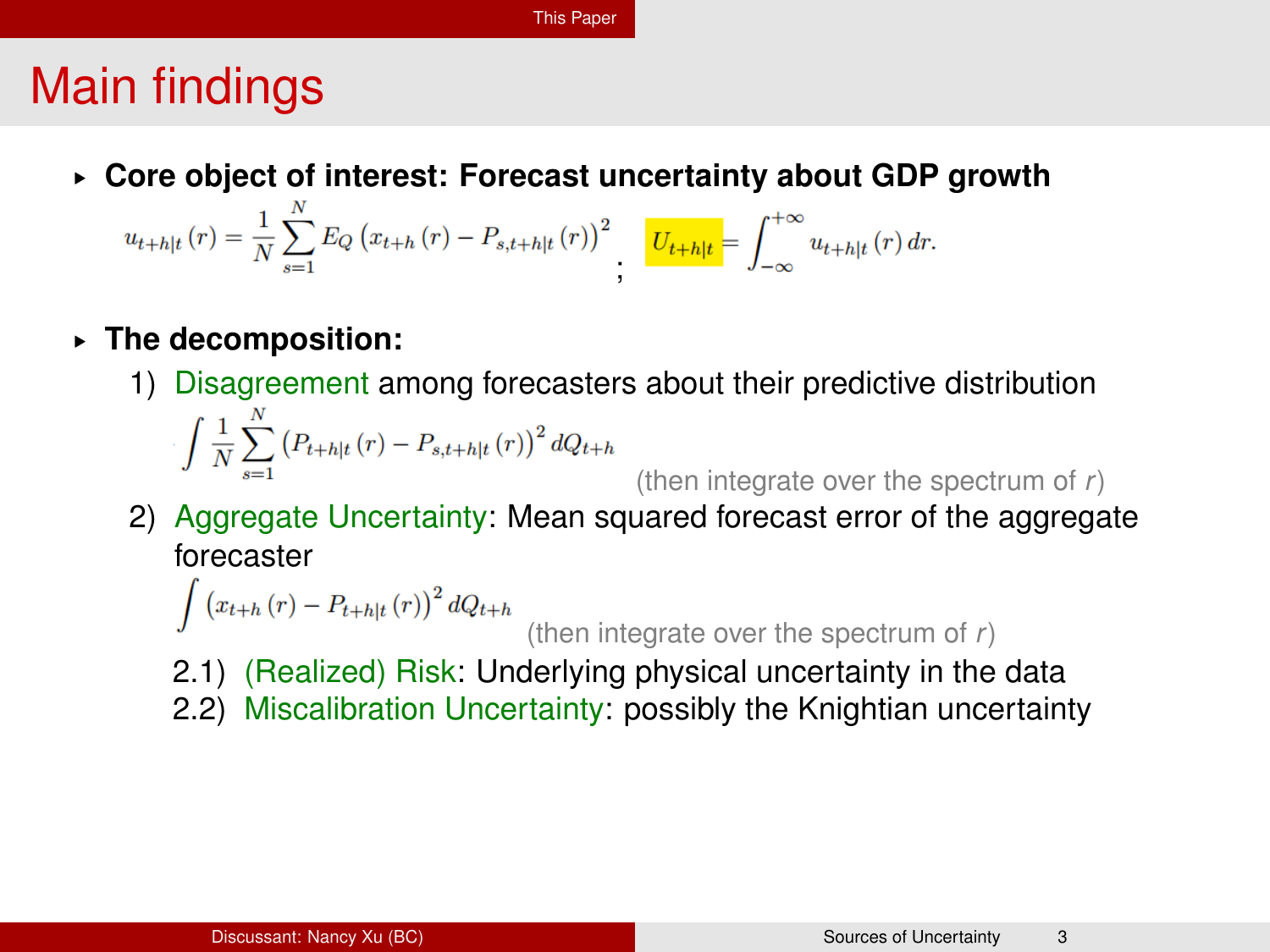[This Paper](#page-1-0)

### Main findings

§ **Core object of interest: Forecast uncertainty about GDP growth**

 $u_{t+h|t}\left(r\right)=\frac{1}{N}\sum_{\scriptscriptstyle\epsilon=1}^{N}E_{Q}\left(x_{t+h}\left(r\right)-P_{s,t+h|t}\left(r\right)\right)^{2}\quad \ \ \underbrace{U_{t+h|t}}=\int_{-\infty}^{+\infty}u_{t+h|t}\left(r\right)dr.$ 

- § **The decomposition:**
	- 1) Disagreement among forecasters about their predictive distribution

$$
\int \frac{1}{N} \sum_{s=1}^{N} (P_{t+h|t}(r) - P_{s,t+h|t}(r))^2 dQ_{t+h}
$$

(then integrate over the spectrum of *r*)

2) Aggregate Uncertainty: Mean squared forecast error of the aggregate forecaster

$$
\int (x_{t+h}(r) - P_{t+h|t}(r))^2 dQ_{t+h}
$$
 (then integrate over the spectrum of r)

- 2.1) (Realized) Risk: Underlying physical uncertainty in the data
- 2.2) Miscalibration Uncertainty: possibly the Knightian uncertainty

OR

- 2.1) Ex-ante Uncertainty: Not influenced by realizations in data
- 2.2) Ex-post Uncertainty: Influenced by realizations in data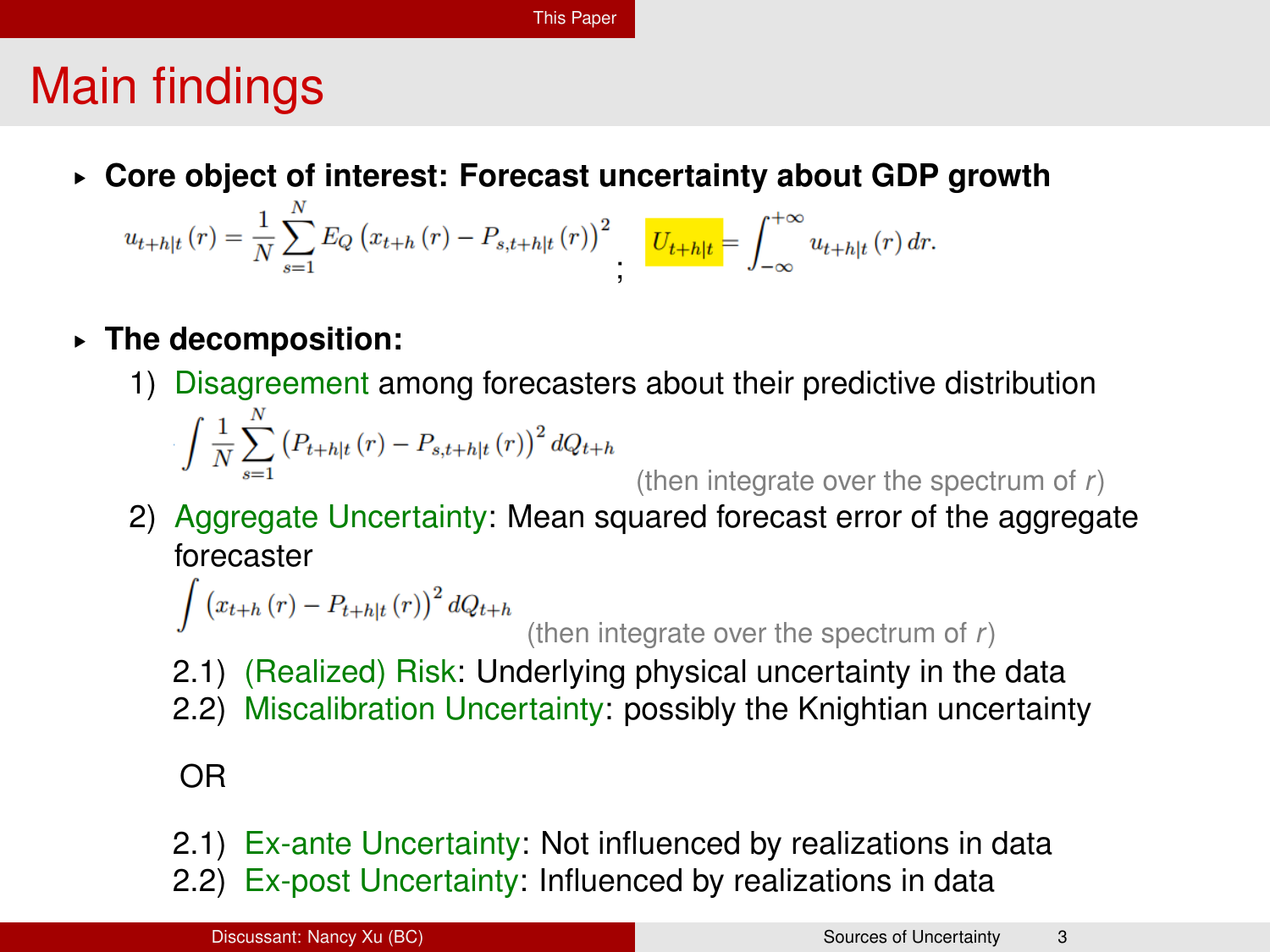### Main findings

- § **Dynamics:**
	- $\Rightarrow$  Disagreement: only a small portion of the overall uncertainty; show delays
	- $\Rightarrow$  Realized risk and Knightian uncertainty: equally important to aggregate uncertainty
- § **Uncertainty resolving patterns:**
	- $\Rightarrow$  Disagreement  $\downarrow$  as forecast horizons  $\downarrow$
	- $\Rightarrow$  Aggregate uncertainty  $\uparrow$  as forecast horizons  $\downarrow$
- § **Macroeconomic impacts (VAR with employment, fed fund rate, S&P500):**
	- $\Rightarrow$  Which one of their components leads to the largest business cycles fluctuations? Aggregate uncertainty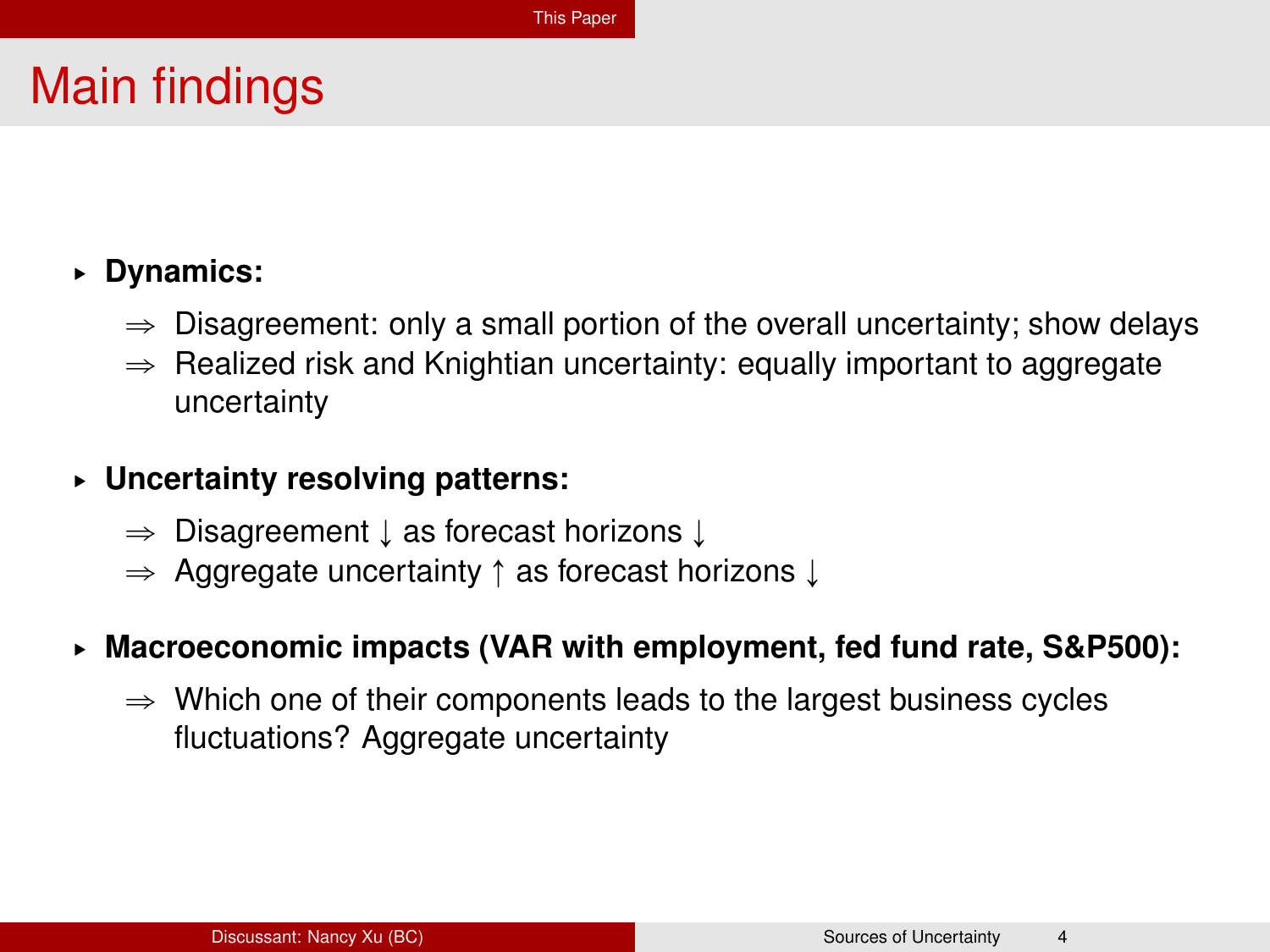### <span id="page-9-0"></span>Comment #1: What I Like About the Paper

- 1. Economic question is important and relevant
- 2. Statistical part is novel and interesting
- 3. The model is highly tractable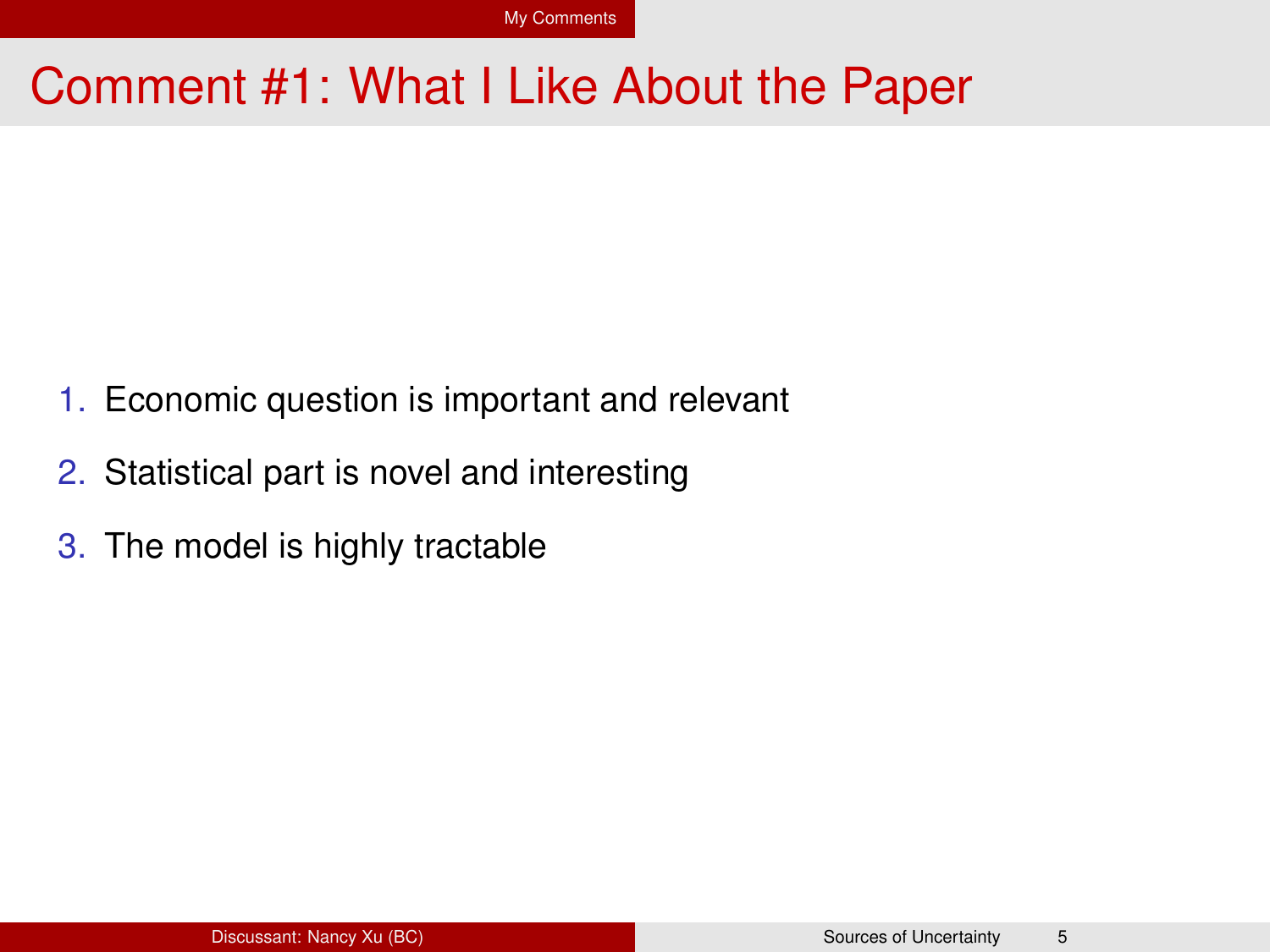### Comments:

- #2 The "first-world" problem
- #3 Links to financial variables
- #4 Writing and some "gotcha"s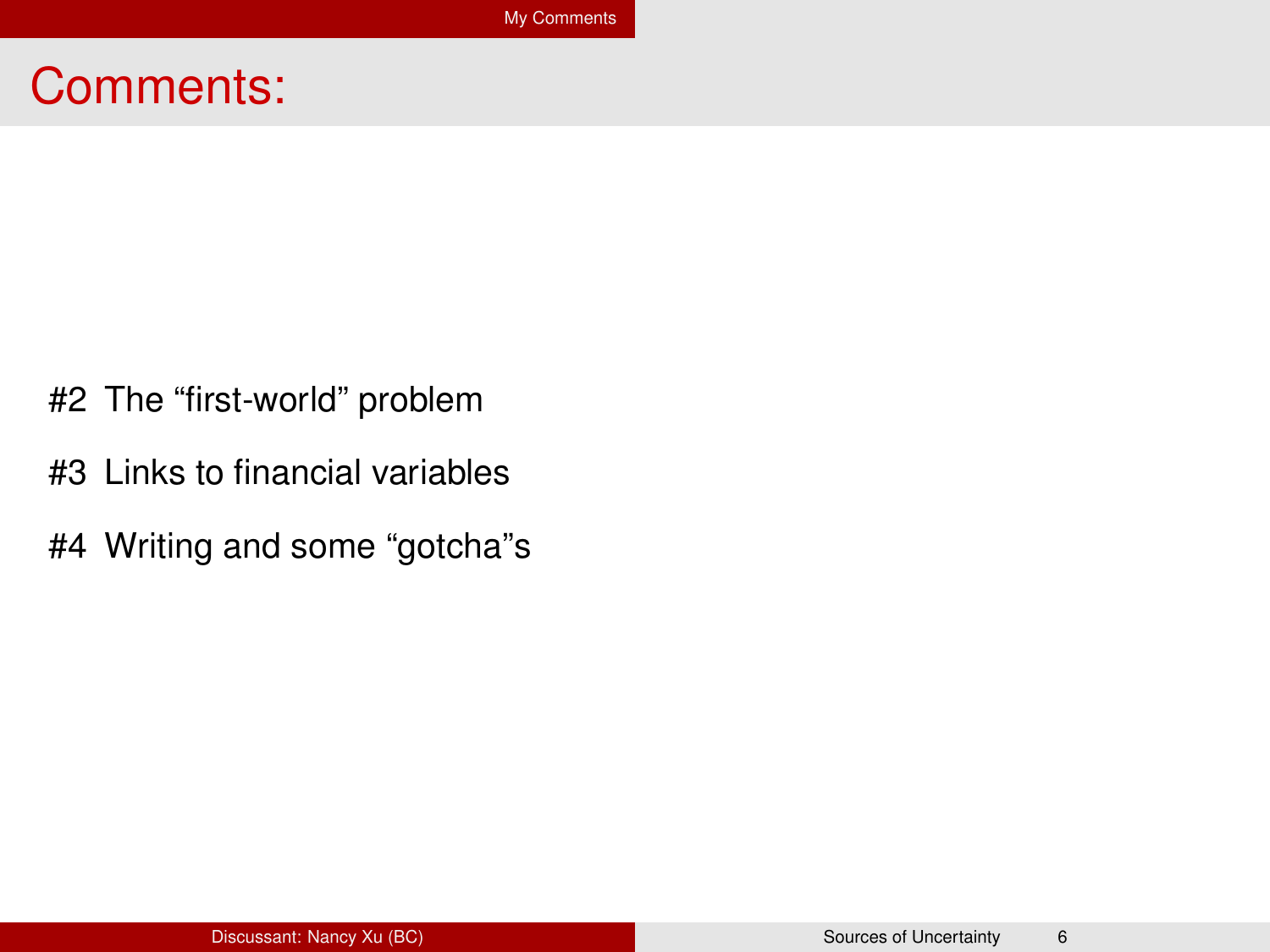### Comment #2: The "first-world" problem

### § **This paper has a very interesting but quite ambitious outline:**

- (a) decompose and identify uncertainty sources that are statistically feasible
- (b) understand how these separate sources evolve and resolve over time
- (c) transmissions and impacts of these separate sources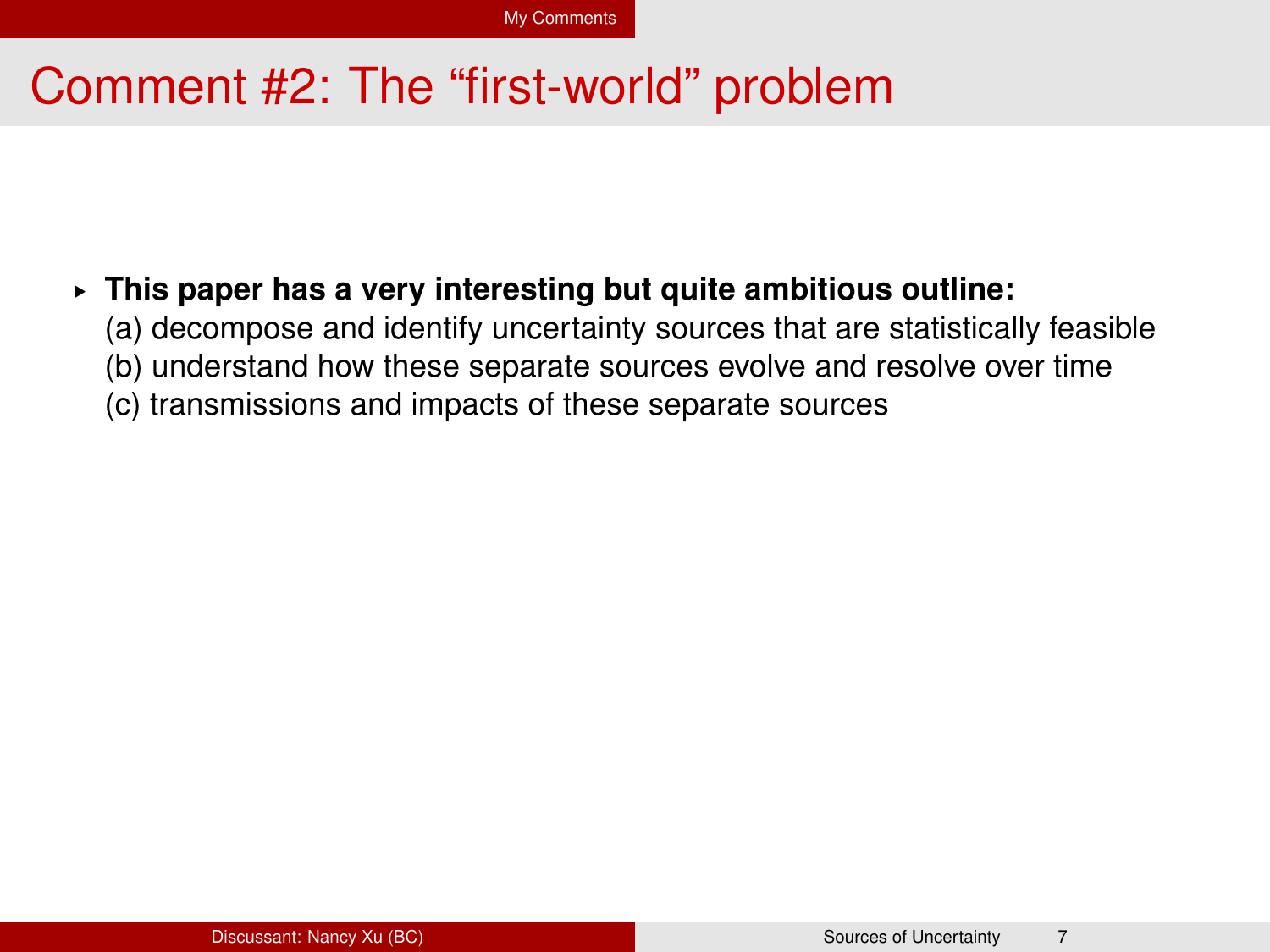### Comment #2: The "first-world" problem

- § **This paper has a very interesting but quite ambitious outline:**
	- (a) decompose and identify uncertainty sources that are statistically feasible
	- (b) understand how these separate sources evolve and resolve over time
	- (c) transmissions and impacts of these separate sources
		- $\Rightarrow$  Part (a): How sensitive are the results to the choice of underlying macro variables in survey?

Suggestion: It seems to be quite sensitive; the irrelevant disagreement result is rejected if we use inflation forecasts (see Section 7 of the paper). Does extant theories suggest this disconnect? Does the paper rationalize or explain the differences? (The inflation results look misplaced in the current draft.)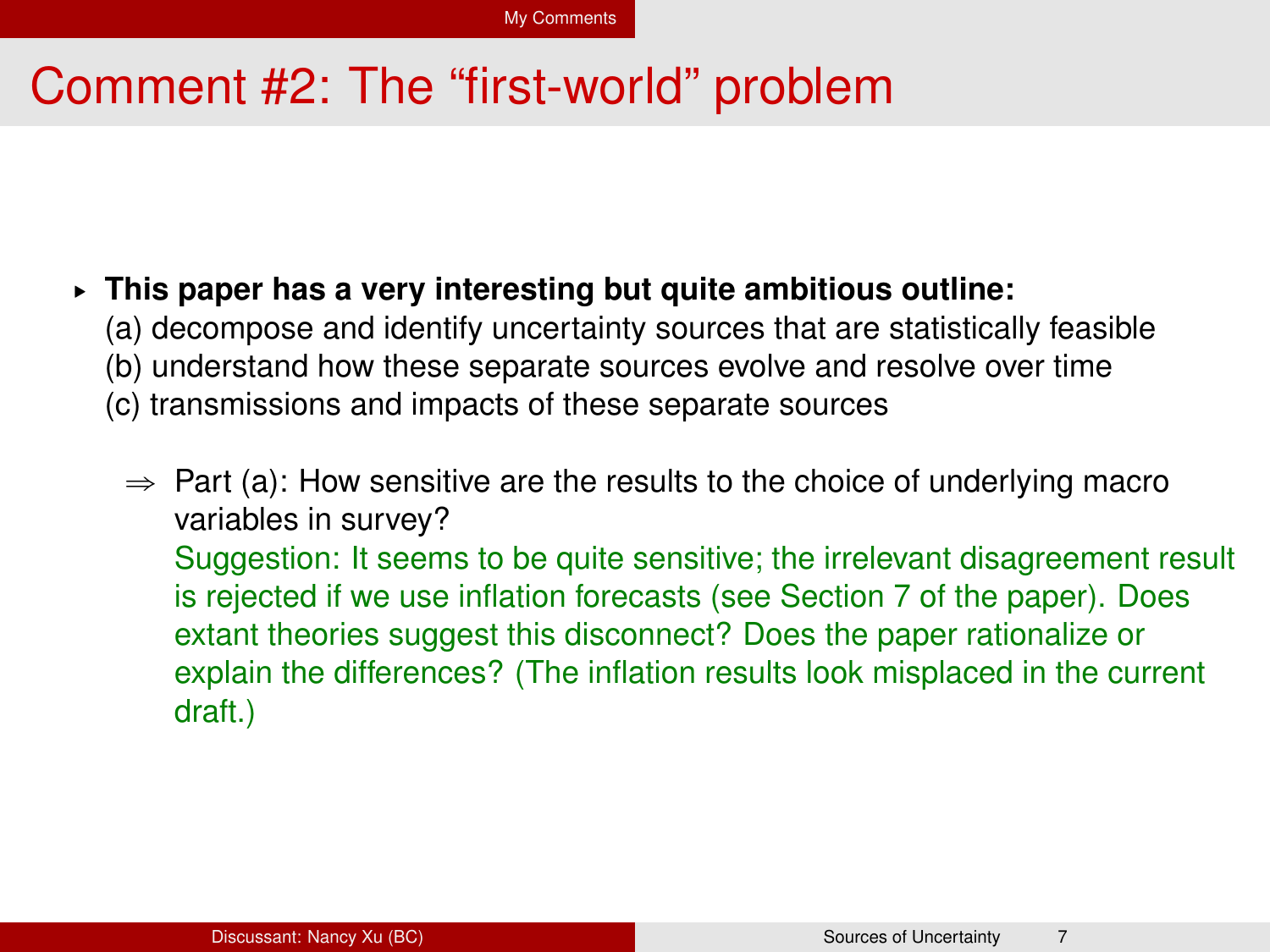[My Comments](#page-9-0)

### Comment #2: The "first-world" problem (Cont'd)

- $\Rightarrow$  Part (b): Needs to be linked to the literature here  $\rightarrow$  Helps increase confidence of the components
	- 1. Suggestion: This is where the paper can run more tests to connect to existing uncertainty indices (JLN, BBD, BEX etc.). For example: (1) correlation of the overlapping sample,

| Correlation | sJLN2015    | sBBD2016     | sBEX2019            |
|-------------|-------------|--------------|---------------------|
|             | (VAR-based) | (news-based) | (asset price-based) |
| sRSS-UNC    | 0.7671      | 0.1998       | 0.5963              |
| sRSS-aggUNC | 0.7672      | 0.1927       | 0.5964              |
| sRSS-Dis    | 0.3001      | 0.2809       | 0.2343              |

(2) predictive regressions [of cumulative asset returns  $\rightarrow$  informative about risk premium?] [of growth rate  $\rightarrow$  improve Bloom (2009)?]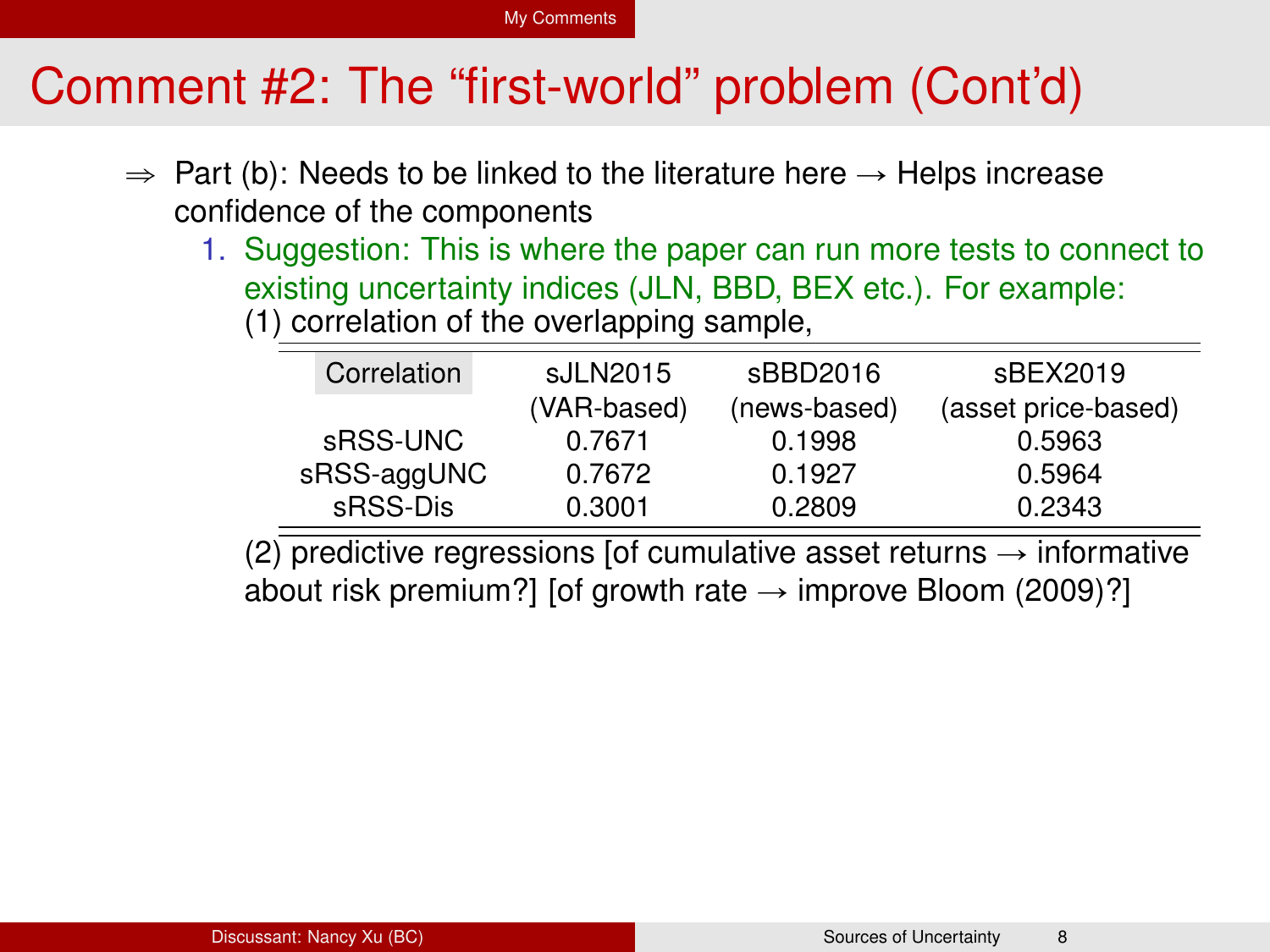[My Comments](#page-9-0)

### Comment #2: The "first-world" problem (Cont'd)

- $\Rightarrow$  Part (b): Needs to be linked to the literature here  $\rightarrow$  Helps increase confidence of the components
	- 1. Suggestion: This is where the paper can run more tests to connect to existing uncertainty indices (JLN, BBD, BEX etc.). For example: (1) correlation of the overlapping sample,

| Correlation | sJLN2015    | sBBD2016     | sBEX2019            |
|-------------|-------------|--------------|---------------------|
|             | (VAR-based) | (news-based) | (asset price-based) |
| sRSS-UNC    | 0.7671      | 0.1998       | 0.5963              |
| sRSS-aggUNC | 0.7672      | 0.1927       | 0.5964              |
| sRSS-Dis    | 0.3001      | 0.2809       | 0.2343              |

(2) predictive regressions [of cumulative asset returns  $\rightarrow$  informative about risk premium?] [of growth rate  $\rightarrow$  improve Bloom (2009)?]

2. Suggestion: Can we run statistical tests to formally examine the pattern (as the paper claimed, i.e., decreasing for uncertainty) instead of simply eyeballing?

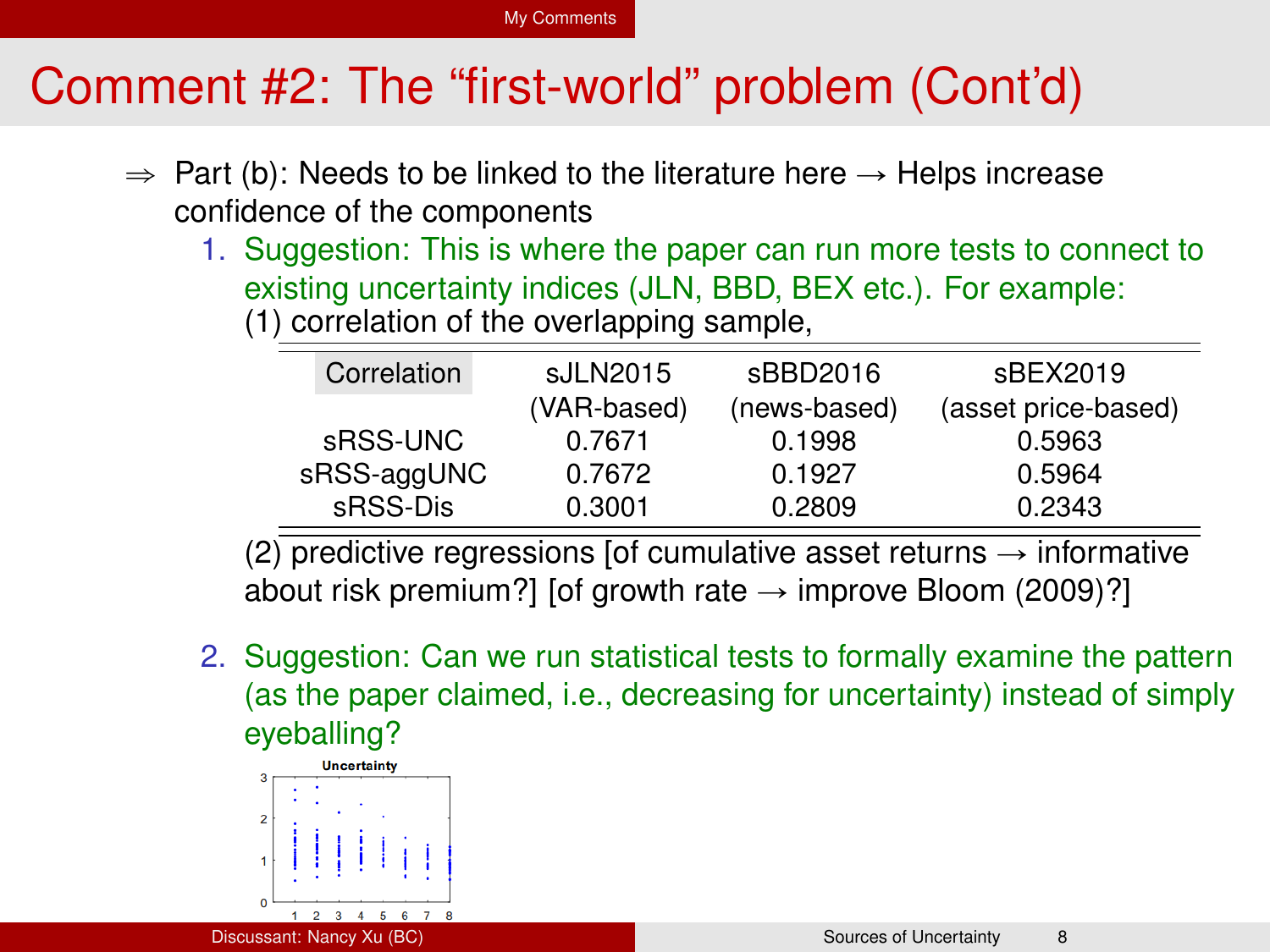### Comment #2: The "first-world" problem (Cont'd)

 $\Rightarrow$  Part (c): The current VAR structure enters 1 uncertainty component at a time.

Suggestion: If the goal is to identify different macroeconomic impacts and transmissions of various sources of uncertainty that you identify, this naturally requires a VAR structure with multiple uncertainty variables in one system (e.g. a horse race).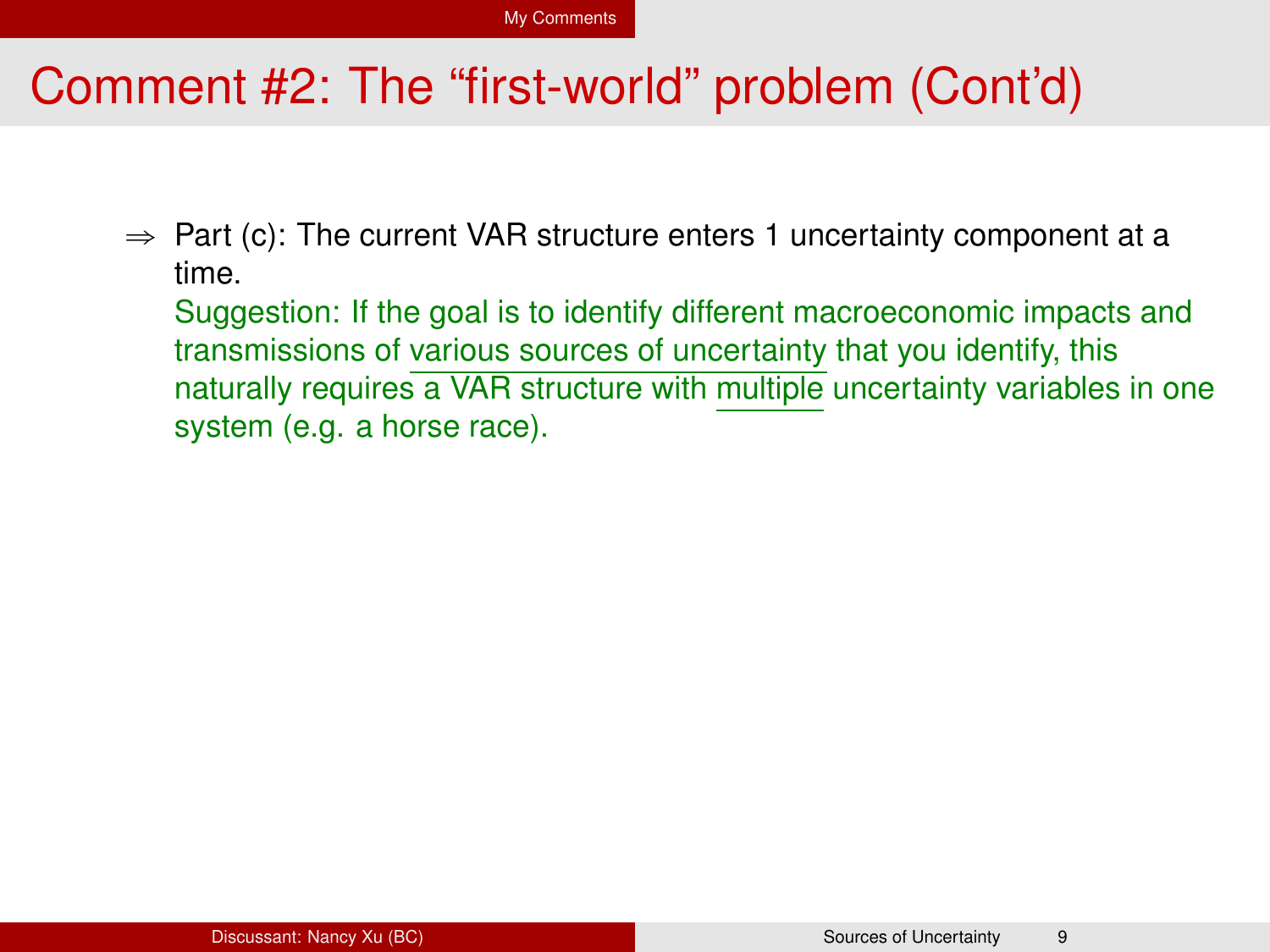### Comment #2: The "first-world" problem (Cont'd)

 $\Rightarrow$  Part (c): The current VAR structure enters 1 uncertainty component at a time.

Suggestion: If the goal is to identify different macroeconomic impacts and transmissions of various sources of uncertainty that you identify, this naturally requires a VAR structure with multiple uncertainty variables in one system (e.g. a horse race).

1. Suppose:

$$
\pmb{A}\pmb{Z}_t=\phi\pmb{Z}_{t-1}+\varepsilon_t,
$$

where allow 0s among uncertainty exposures to each other, but allow output growth (or other Zs) to have different exposures to various sources of uncertainty

2. Imagine a decomposition analysis of the total variability of key macro variable of interest = % disagreement + % physical risk + % Knightian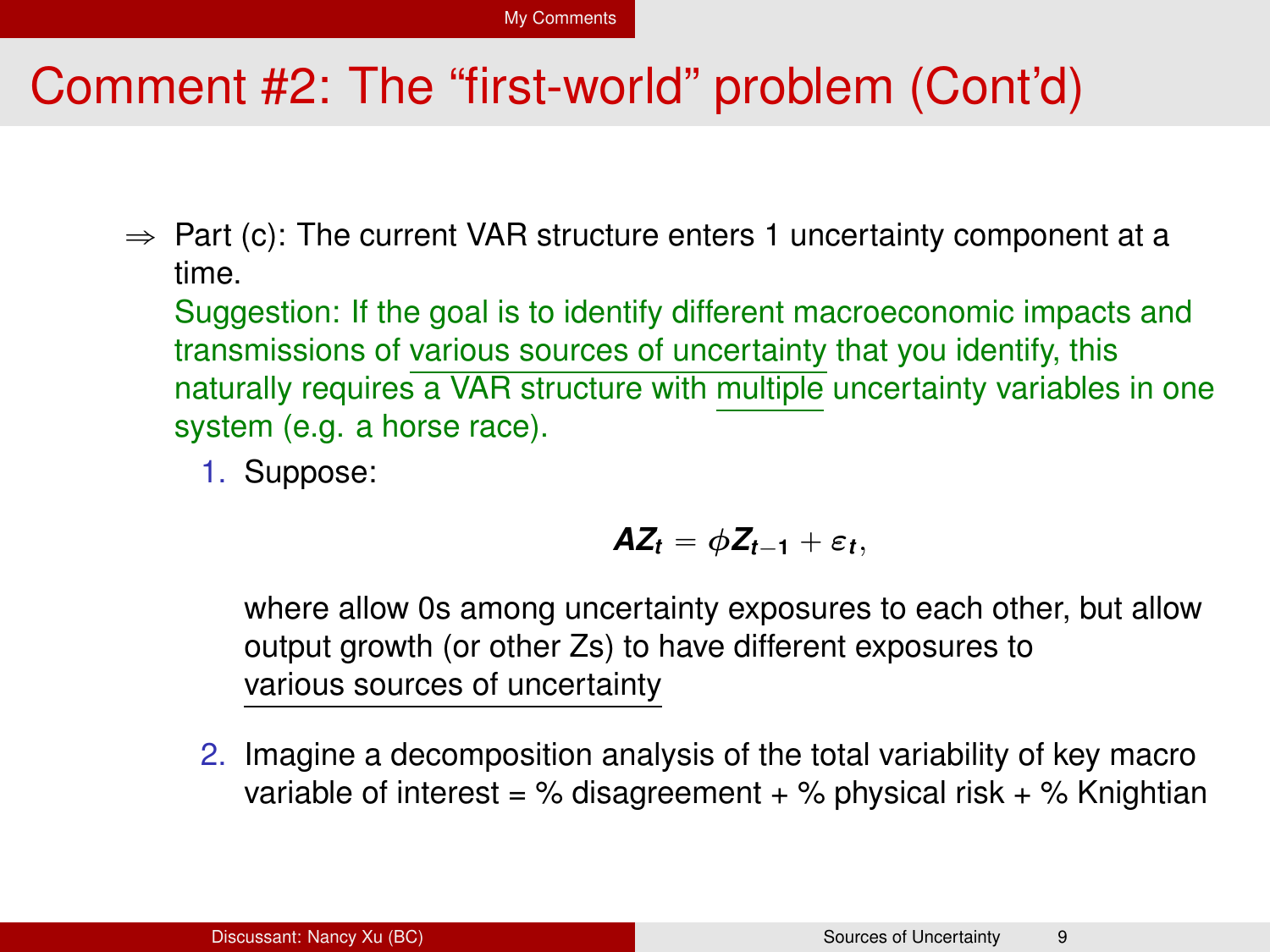### Comment #3: Links to financial variables

- § **Recent literature: macroeconomic uncertainty versus financial uncertainty**
	- $\Rightarrow$  Typical finding: it is the stock market/financial uncertainty that exhibits strong predictive power of output growth
	- $\Rightarrow$  Evidence: Bloom (2009), Gilchrist, Sim & Zakrajek (2017), Bekaert, Engstrom & Xu (2019), Ludvigson, Ma & Ng (2019), etc.

Suggestion: It would be helpful to cross-check to what extent your macroeconomic sources comove with financial uncertainty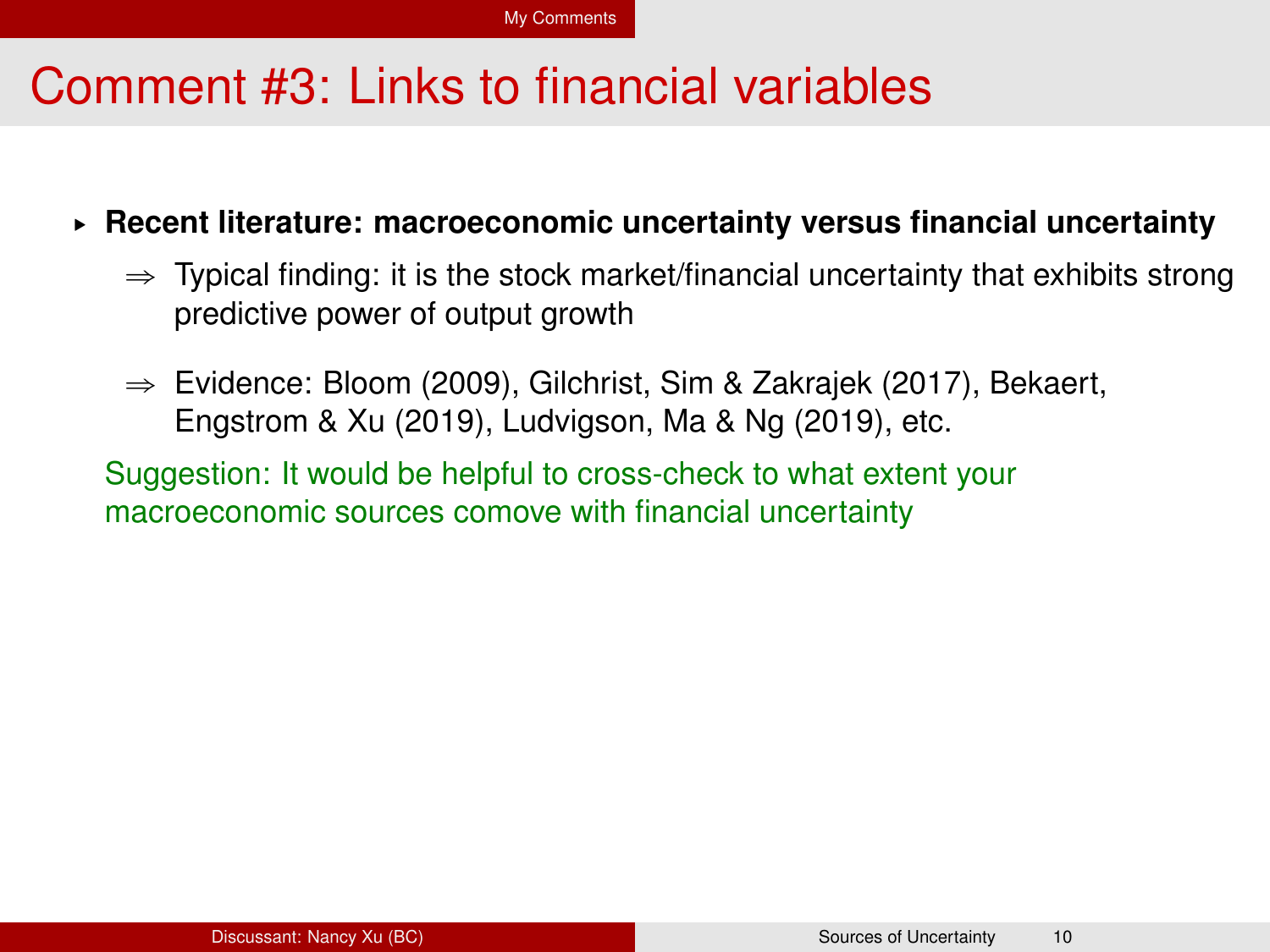### Comment #3: Links to financial variables

§ **Recent literature: macroeconomic uncertainty versus financial uncertainty**

- $\Rightarrow$  Typical finding: it is the stock market/financial uncertainty that exhibits strong predictive power of output growth
- $\Rightarrow$  Evidence: Bloom (2009), Gilchrist, Sim & Zakrajek (2017), Bekaert, Engstrom & Xu (2019), Ludvigson, Ma & Ng (2019), etc.

Suggestion: It would be helpful to cross-check to what extent your macroeconomic sources comove with financial uncertainty

#### § **Why this is a useful exercise?**

- 1. Provide a macro-cleansed financial uncertainty, and examine whether it improves output growth predictability
- 2. Provide testable hypothesis for asset pricing theories (e.g., should we care about disagreement in modeling heterogeneous agent models?)

3. ...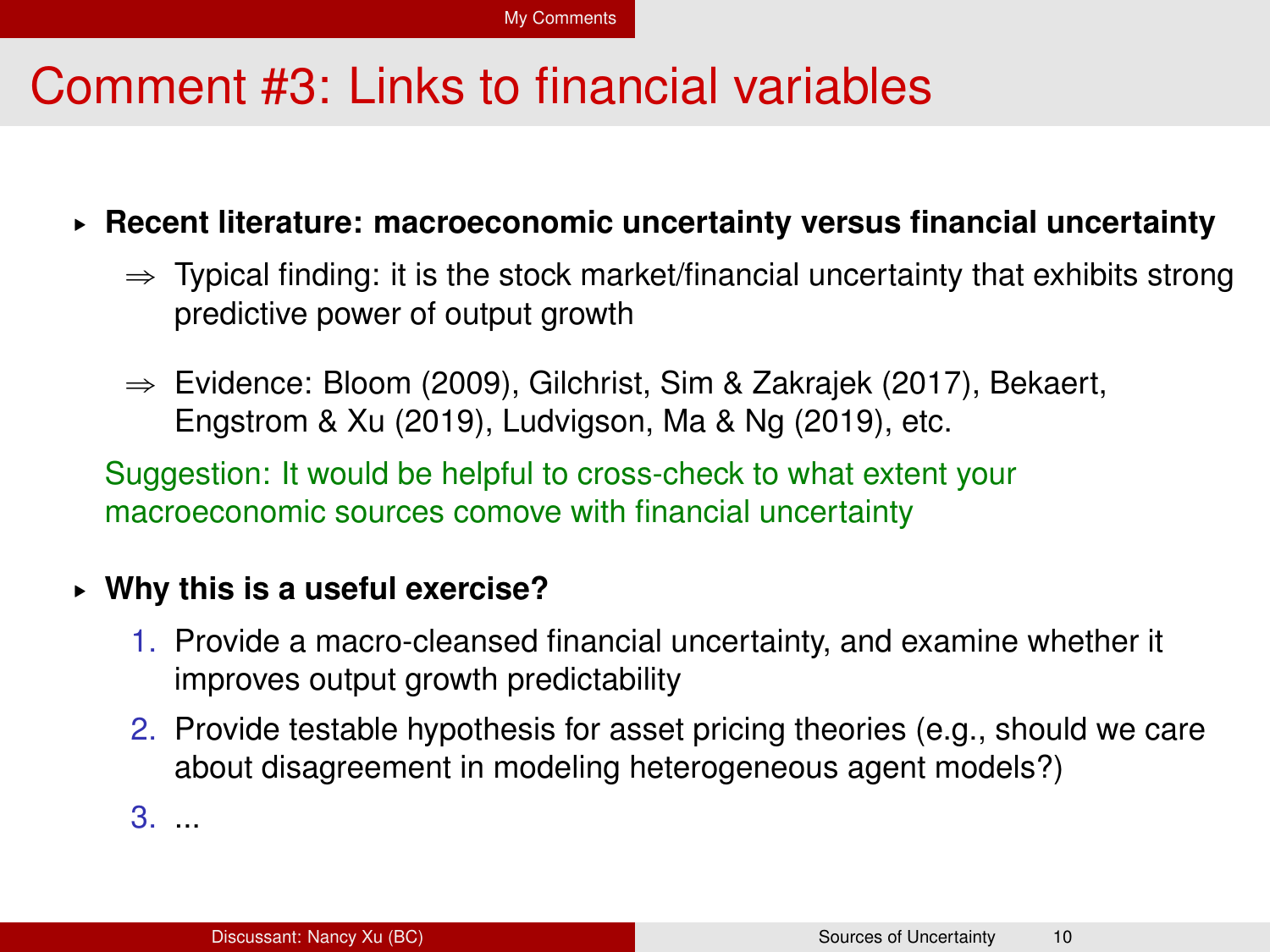### Other Suggestions

- 1. Realized risk  $\rightarrow$  physical risk (to avoid ambiguity with the concept of realized vol in the finance literature; e.g., daily realized variance at  $t$  =  $\sum_{\tau \in t} r_{\tau}^2$ )
- 2. Typos in Equation (10); e.g., lower case and upper case *p*
- 3. Organize terms in Equation (10) to be consistent with the order in Equation (11)
- 4. Section 3.3 Ex-ante and ex-post uncertainties need more economic and intuitive discussions on how to interpret these statistical terms; e.g., one might think "forecast uncertainty" is already ex-ante
- 5. Page 13: "The realized risk component was high during the latest financial crisis, and sharply decreased as soon as the recession was over; Knightian uncertainty (measured by Bt+hjt + Dt+hjt in Panel B, and its largest component, the mean bias Bt+hjt, depicted in panel C) remained persistently high even after the end of the crisis." Figure 3 shows the opposite pattern — need to double check this interpretation
- 6. Page 22: "Tables and Figures" But there is no table.
- 7. The writing needs to be open about the disadvantages of the decomposition  $\rightarrow$  e.g, low frequency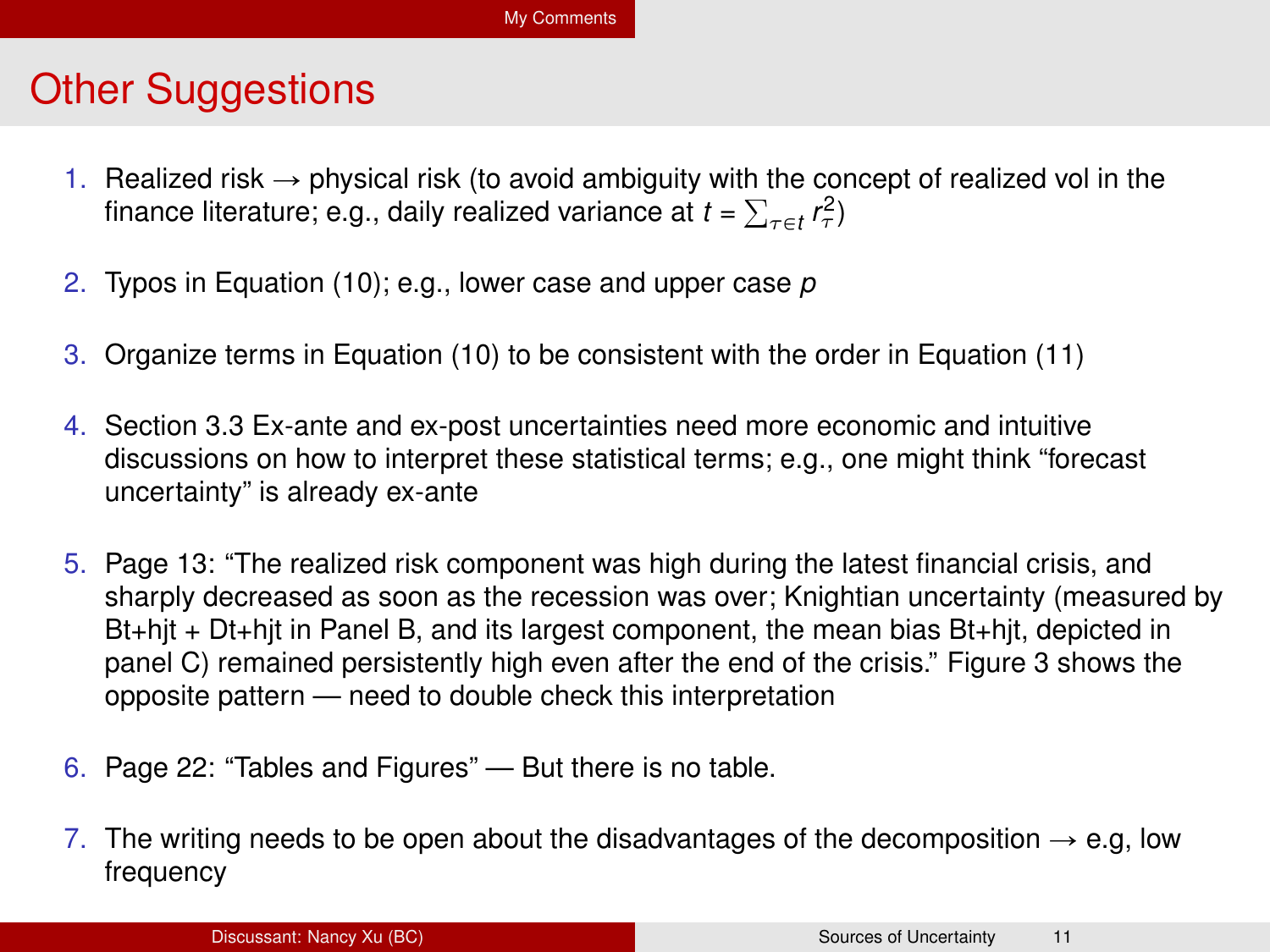### <span id="page-20-0"></span>**Conclusion**

- § I highly recommend it!
- § To make it more convincing:
	- 1. Improve the consistency between the research questions and the actual delivery (might consider focusing on one decomposition)
	- 2. Improve the link to the literature